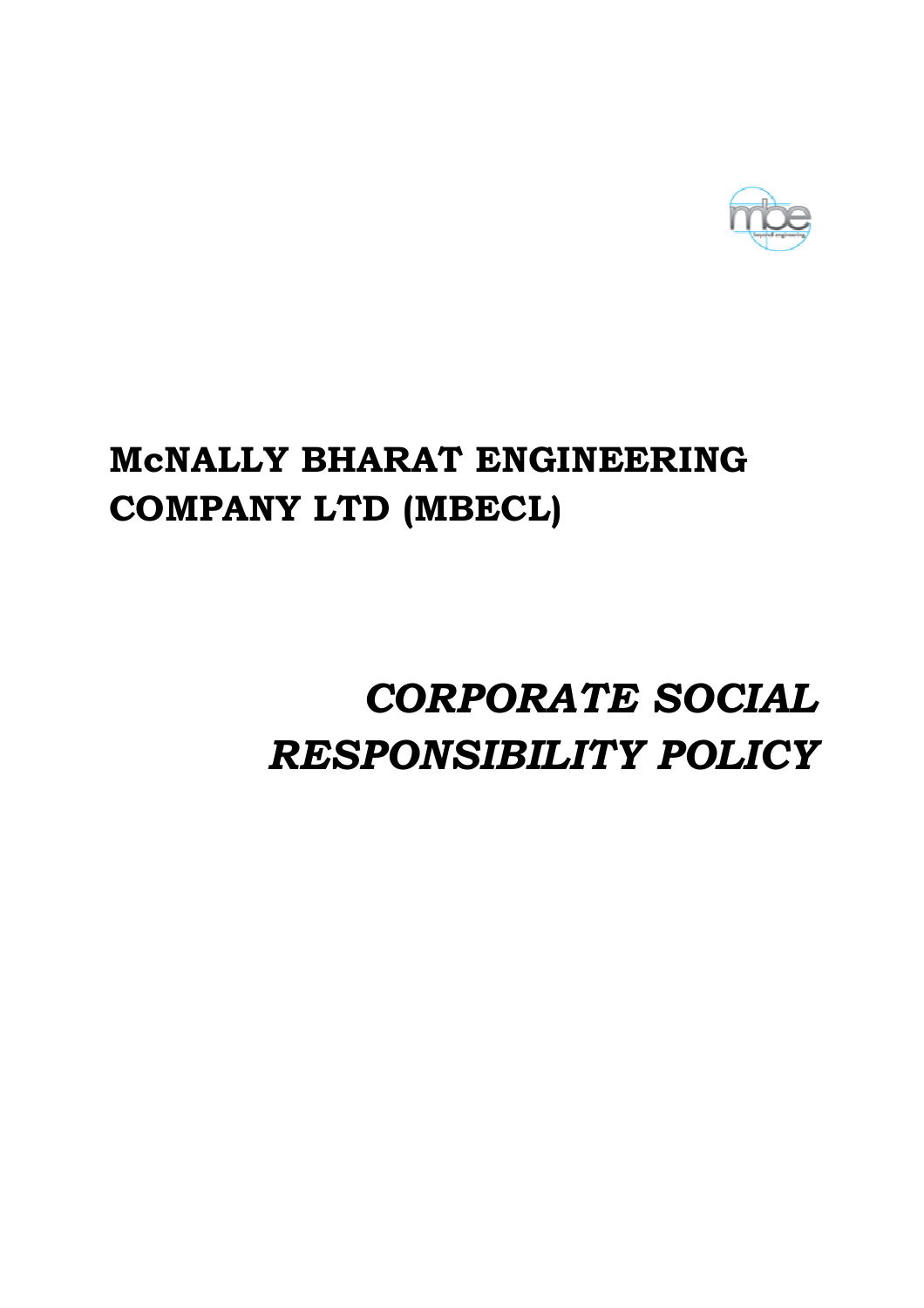# CORPORATE SOCIAL RESPONSIBILITY COMMITTEE

The Corporate Social Responsibility Committee shall consist of three or more Directors amongst which one shall be an Independent Director.

The Committee shall hold meetings as and when required, to discuss various issues on implementation of the CSR Policy of MBECL.

The CSR Committee shall :

- (a) Formulate and recommend to the Board, a Corporate Social Responsibility Policy which shall indicate the activities to be undertaken by MBECL as specified in Schedule VII of the Companies Act 2013 (the Act);
- (b) Recommend the amount of expenditure to be incurred on the activities referred to in clause  $(a)$  in a financial vear:
- (c) Monitor the Corporate Social Responsibility Policy of MBECL from time to time.
- (d) Any other matter as may be considered expedient in furtherance of and to comply with the CSR Policy of MBECL.

## CSR ACTIVITIES

MBECL shall identify any one or more of the following areas for its CSR activites:

- Eradication of hunger and poverty;
- Promotion of education;
- Promotion of gender equality and empowerment of women;
- Reducing child motility and improving maternal health;
- Combating human immunodeficiency virus, acquired immune deficiency syndrome, malaria and other diseases;
- Ensuring environmental sustainability;
- Employment enhancing vocational skills;
- Social business projects;
- Contribution to the Prime Minister's National Relief Fund or any other fund set up by the Central Government or the State Governments for socio-economic development and relief and funds for the welfare of the Scheduled Castes, the Scheduled Tribes, other backward classes, minorities and women.
- The activity/list of activities identified by MBECL from time to time from the above items shall form part of this CSR Policy. Since this is the first year of formal CSR activity to be undertaken by MBECL under the provisions of Companies Act, 2013, the specific modalities of execution of CSR Project/Program and its Implementation Schedule is being developed by the Committee for recommending to the Board of Directors.

Preference shall be given to local area and areas around MBECL for spending the amount earmarked for CSR.

The Board of Directors shall, after taking into account the recommendations made by the CSR committee, approve the CSR policy for MBECL and disclose its contents in their report and also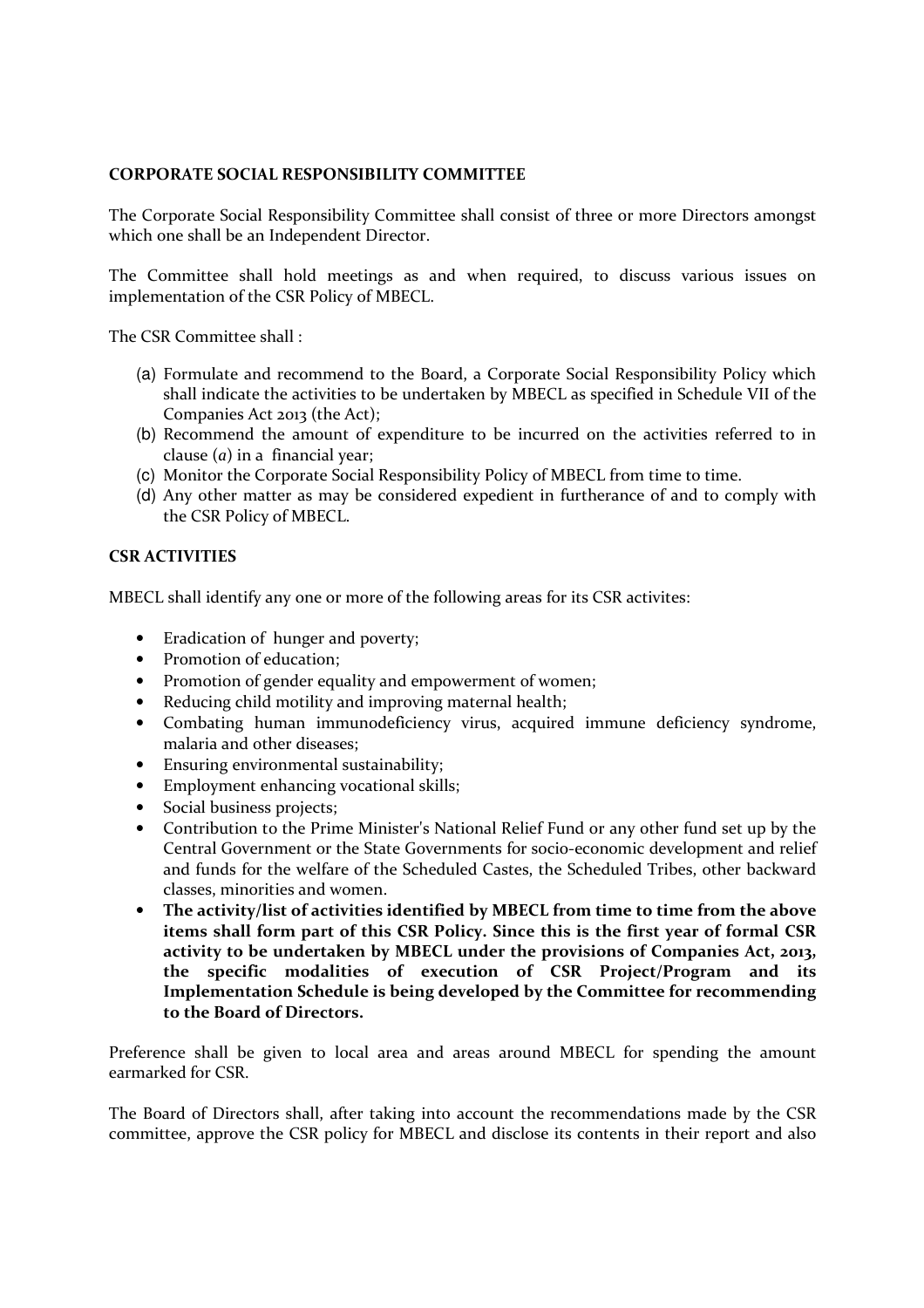publish the details on MBECL's website, if any, in such manner laid down in the Companies (Corporate Social Responsibility Policy) Rules, 2014.

The Board of Directors shall ensure that MBECL spends at least 2% of the average net profits of MBECL made during the 3 immediately preceding financial years in pursuance of its CSR Policy.

The Board of Directors may decide to undertake its CSR activities recommended by the CSR Committee, through a registered Trust or a registered society or a company established by MBECL under section 8 of the Act. – Provided that -

- If such trust, society or company is not established by MBECL or its holding or subsidiary or associate company, it shall have an established track record of three years in undertaking similar programs or projects;
- $\triangleright$  MBECL shall specify the project or programs to be undertaken through these entities, modalities of utilization of funds on such projects and programmes and the monitoring and reporting mechanism.

MBECL may also collaborate with other Companies for undertaking projects or programs for CSR activities in such a manner that the CSR Committees of the respective Companies are in a position to report separately on such projects or programmes.

MBECL may build CSR capacities of heir own personnel as well as of their implementing agencies through Institutions with established track records of at least three financial years but such expenditure shall not exceed  $\varsigma$  (five) percentage of the total CSR expenditure of MBECL in a financial year.

#### CSR EXPENDITURE

For achieving its CSR objectives through implementation of meaningful & sustainable CSR programmes, MBECL will allocate 2% of its average net profits made during the 3 immediately preceding financial years as its Annual CSR Budget.

The Annual CSR Budget shall be spent on activities laid down as abovementioned.

CSR projects or programs or activities undertaken in India only shall amount to CSR Expenditure.

Any unspent/unutilised CSR allocation of a particular year, will be carried forward to the following year, that is, the CSR Budget will be non-lapsable in nature.

CSR expenditure shall include all expenditure including contribution to corpus, for projects or programs relating to CSR activities approved by the Board on the recommendation of its CSR Committee, but does not include any expenditure on an item not in conformity with the CSR Policy.

#### EXCLUSIONS

The CSR activities shall be undertaken by MBECL, (either new or ongoing), excluding activities undertaken in pursuance of its normal course of business.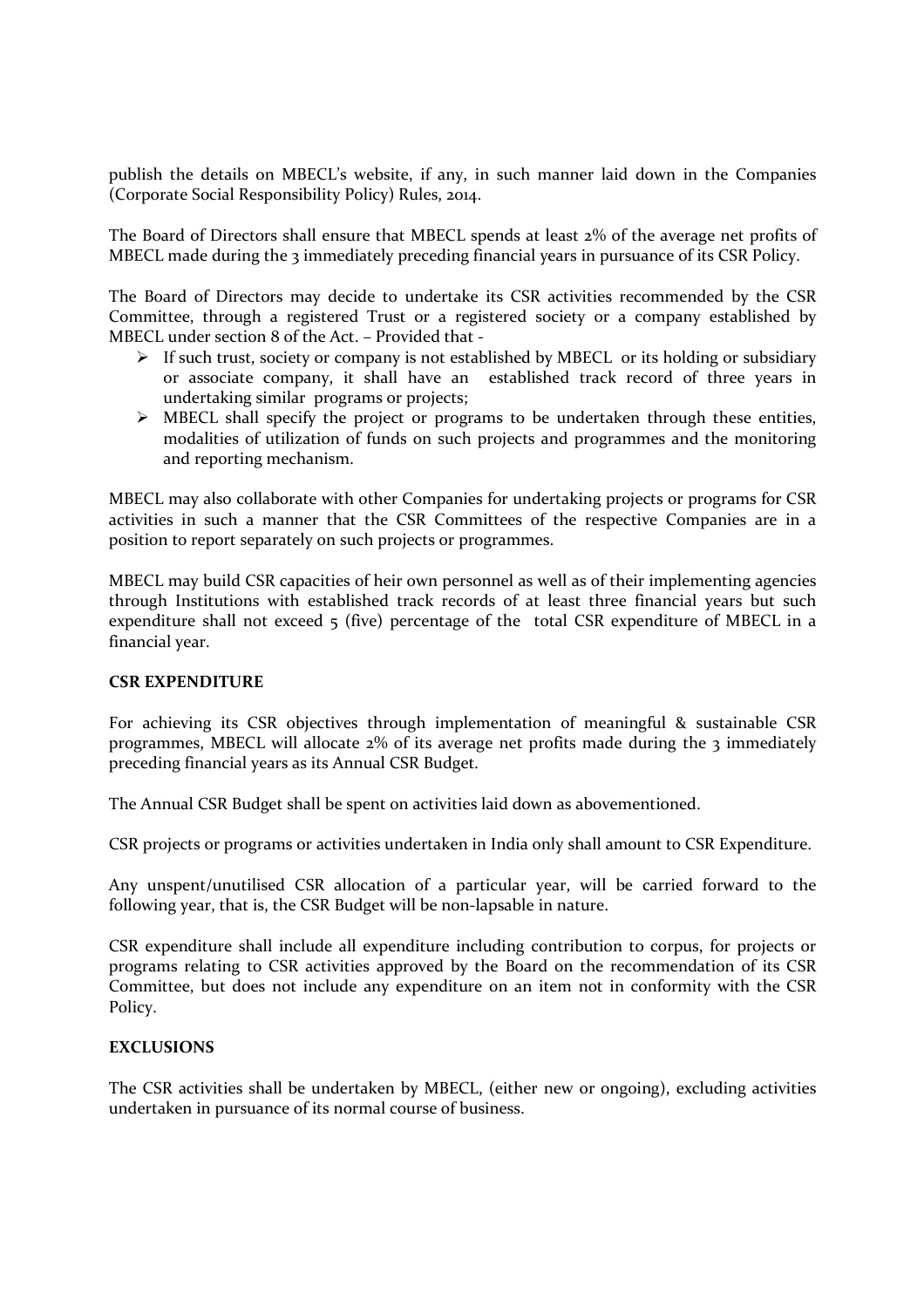Any Contribution of any amount directly or indirectly to any political party under section 182 of the Act, by MBECL shall not be considered as CSR activity.

The CSR projects or programs or activities that benefit only the employees of MBECL and their families shall not be considered as CSR activities in accordance with section 135 of the Act. Any surplus arising out of the CSR projects or programs or activities shall not form part of the business profit of EIILMBECL.

#### IMPLEMENTATION

CSR programmes will be undertaken by various work centres/locations of MBECL to the best possible extent within the defined ambit of the identified Project/ Program.

The time period/duration over which a particular programme will be spread, will depend on its nature, extent of coverage and the intended impact of the programme.

By and large, it may be ensured that the CSR programmes shall be executed in and around the areas adjoining Company's workplace and factories/ Project sites/ work centres.

## POWERS FOR APPROVAL

CSR programmes as may be identified by each work centre/corporate office will be required to be put up to the CSR Committee of the Board at the beginning of each financial year.

#### MONITORING AND FEEDBACK

To ensure effective implementation of the CSR programmes undertaken at each work centre, a monitoring mechanism will be put in place by the work centre head. The progress of CSR programmes under implementation at work centre will be reported to corporate office on a monthly/quarterly basis.

The CSR Committee at the corporate office will conduct impact studies on a periodic basis, through independent professional third parties/professional institutions, especially on the strategic and high value programmes.

Work centres and locations will also try to obtain feedback from beneficiaries about the programmes.

Appropriate documentation of MBECL's CSR Policy, annual CSR activities, executing partners, and expenditure entailed will be undertaken on a regular basis.

CSR initiatives of MBECL will be reported in the Annual Report of MBECL & the Board's Report in compliance with Section 135 and rules made thereunder.

#### GENERAL

In case of any doubt with regard to any provision of the policy and also in respect of matters not covered herein, a reference to be made to CSR Committee. In all such matters, the interpretation